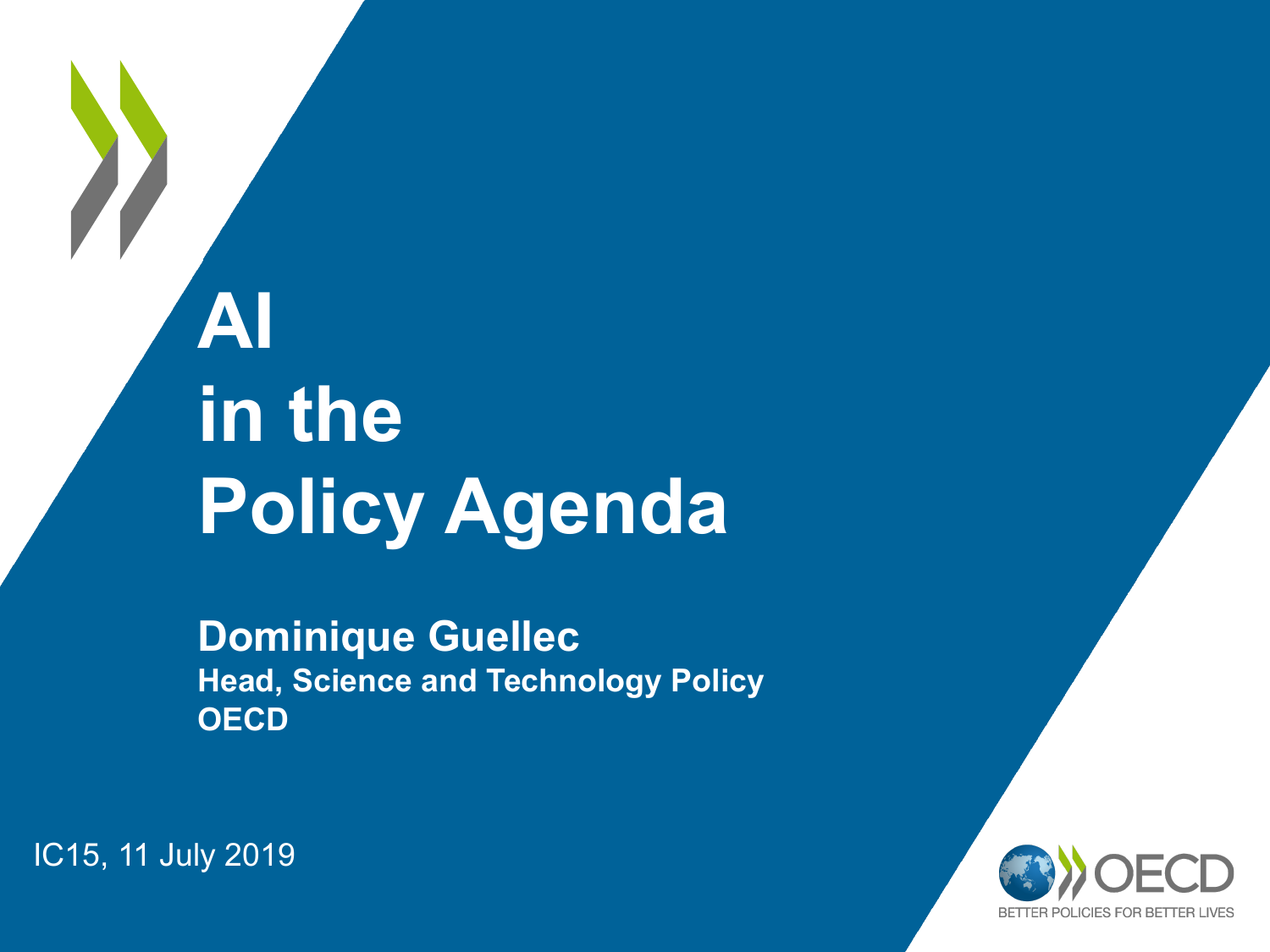- AI is a set of technologies that can emulate functions normally accomplished by human intelligence
- Current AI (machine learning) is an extension of Big Data analytics - it was re-born a few years ago out of the huge quantity of data available
- AI does pattern recognition (natural language, voice, images), anomaly detection, prediction (consumer data analytics) etc.
- Instrumental in user interfaces, IoT, robotics (e.g. autonomous vehicles)
- There is much hype, but large scale effects will come progressively in 2-10 years time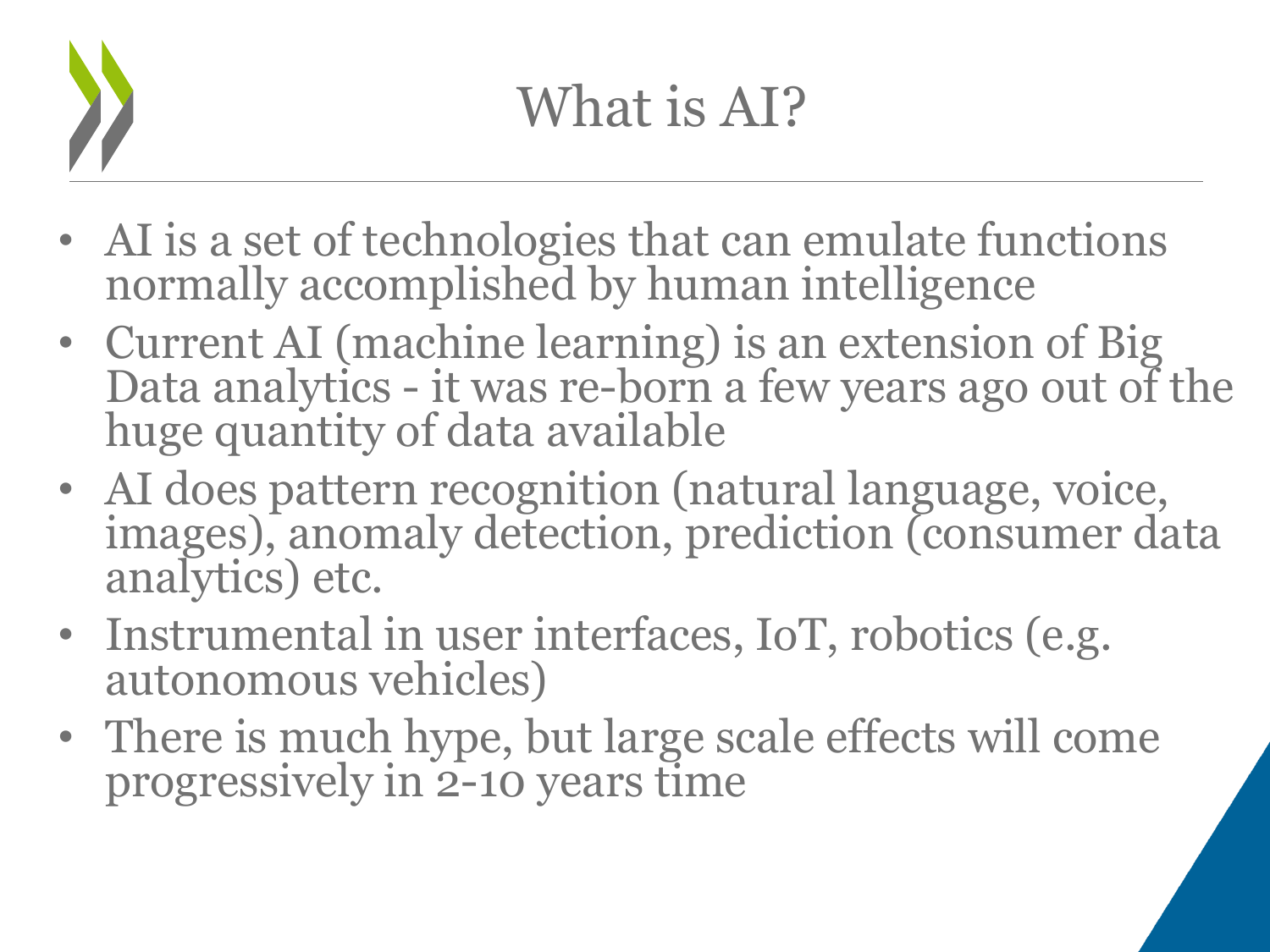- AI is a General Purpose Technology: it will transform ALL economic sectors and social activities
- AI will boost productivity in all activities it touches
- AI, like traditional IT but to a larger extent, will affect income distribution, hence social equilibria
- AI as an instrument of state power: weapons, mass surveillance
- AI has to do with the very identity of humanity, which is based on intelligence: hence it raises complex societal and ethical issues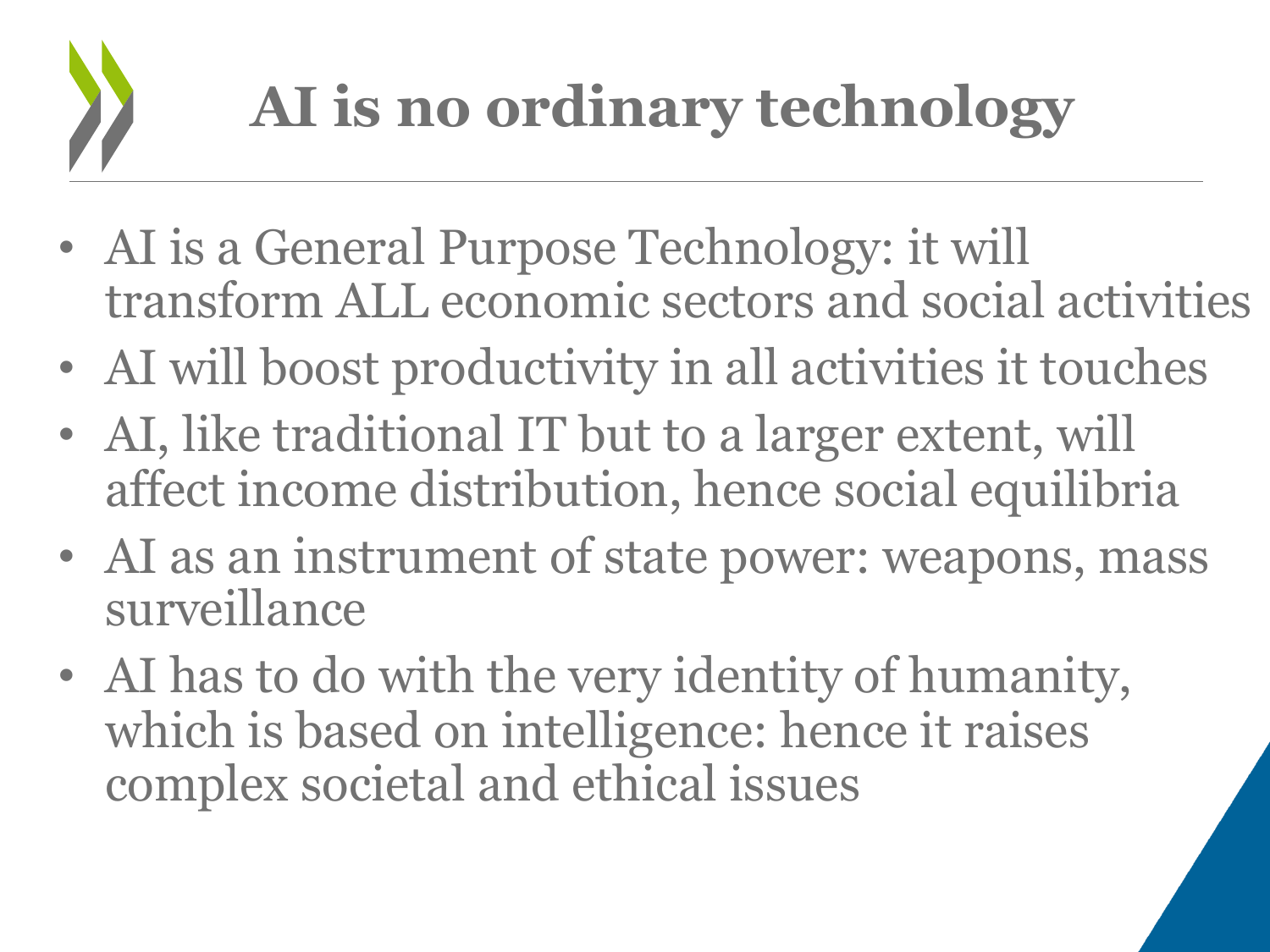## AI Policies: Government is not Ready

- **Government does not have the money**: About USD 40 billion was spent on AI in 2016, almost all by businesses. Salaries for AI experts are so high that government and academia can't afford hiring them (university professors in AI often have their main job in a private company).
- **Government does not have, yet, the conceptual framework** to design appropriate regulation - ethics, competition policy etc.
- **Government is national**, whereas many features of AI and issues raised by AI are global in scope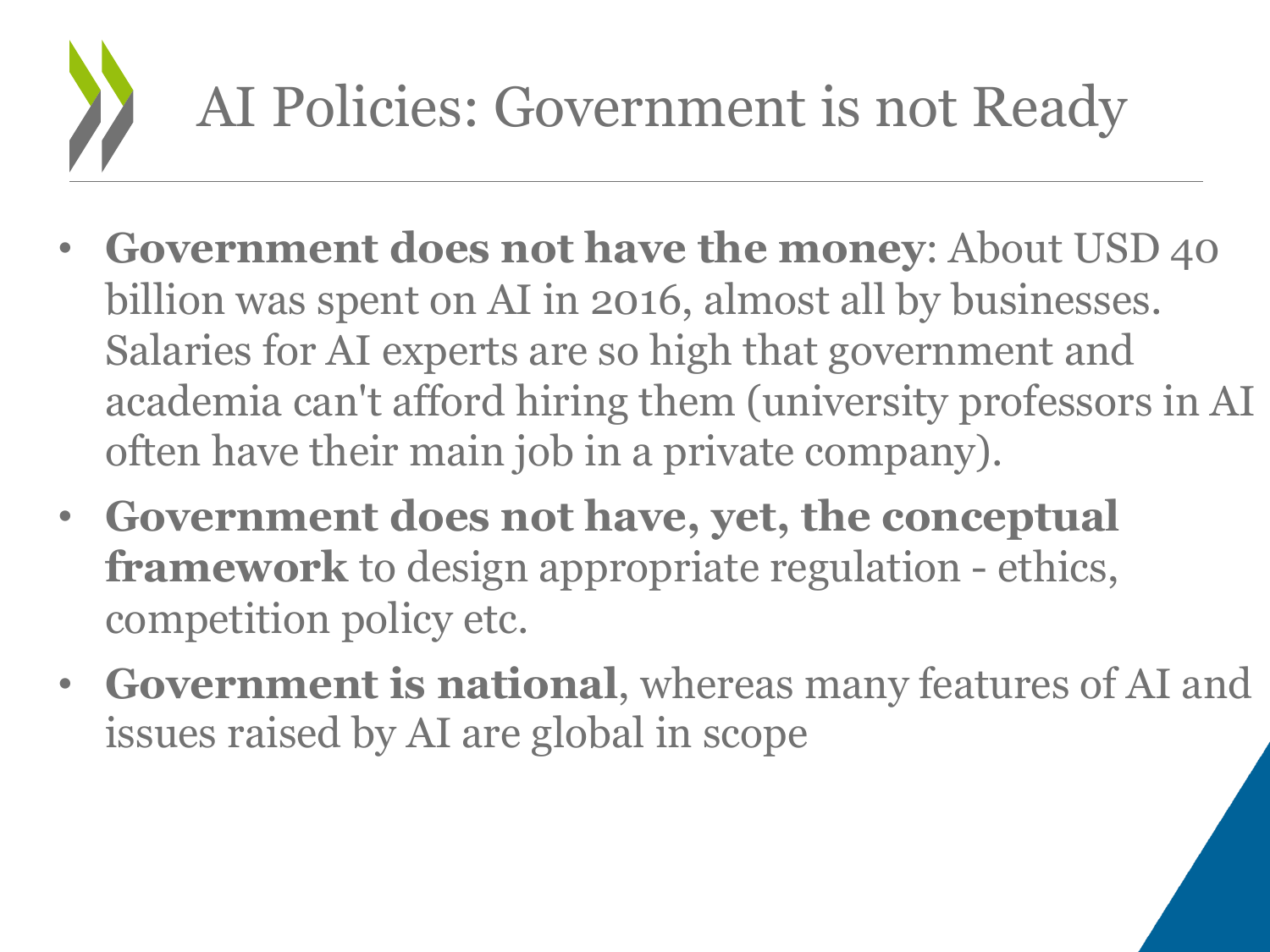

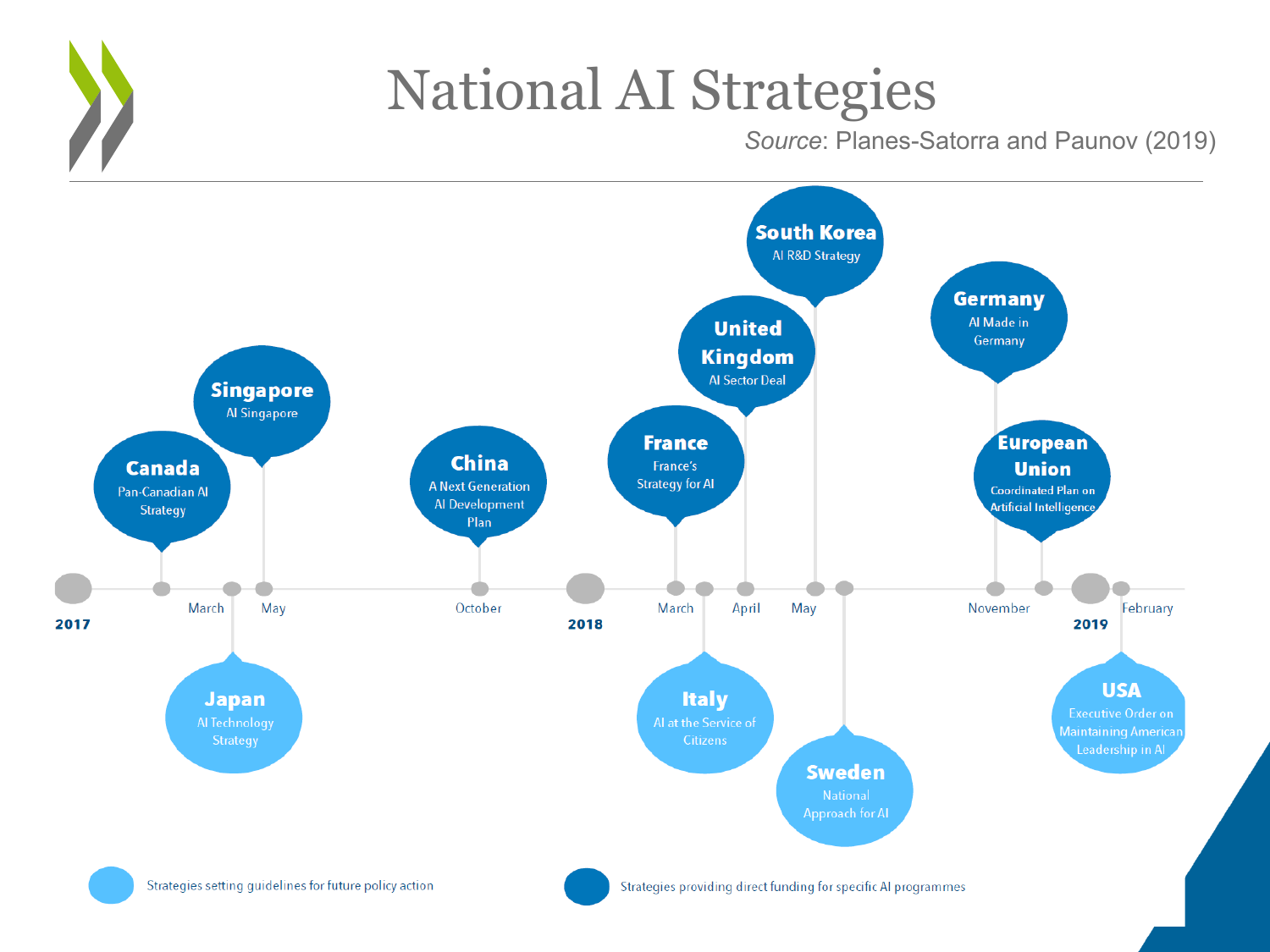

- Strengthen (national) research in AI
- Strengthen capabilities in AI: infrastructures (high power computing; data; technical standards); skills
- Support businesses' adoption of AI (notably SMEs)
- Boost the use of AI by public administrations
- establish inclusive approaches and ethical standards

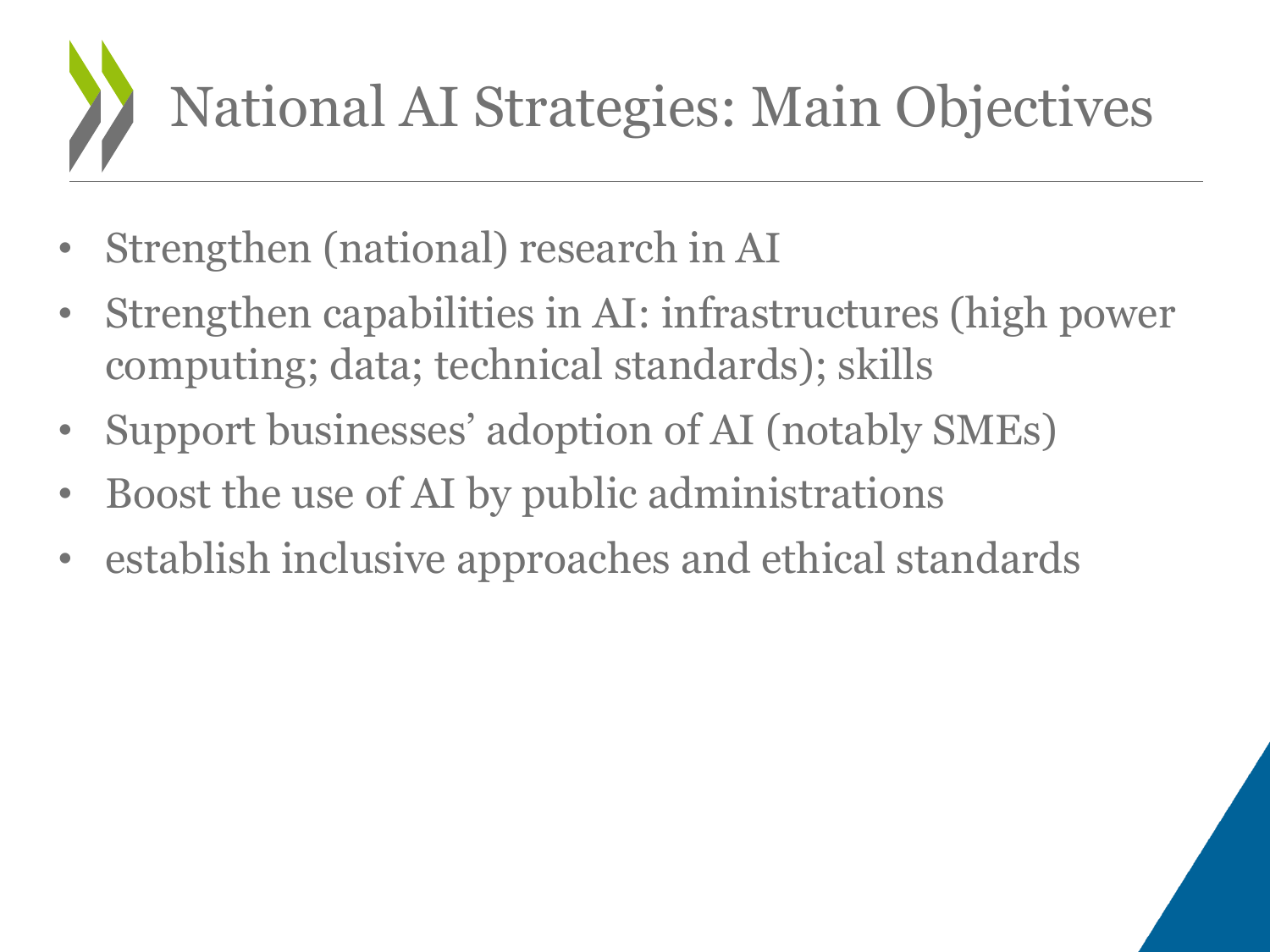## National AI Strategies: Main Instruments

- Create new research centers
- Fund chairs in universities
- Sponsor new programs in Higher Education
- Finance special funds for research and start-ups
- Create incubators, hubs, clusters etc.
- DARPA type of support for breakthrough innovation
- Establish testing facilities
- Fund research focused on ethical & societal issues
- Create AI observatories (overall coordination and monitoring of policies)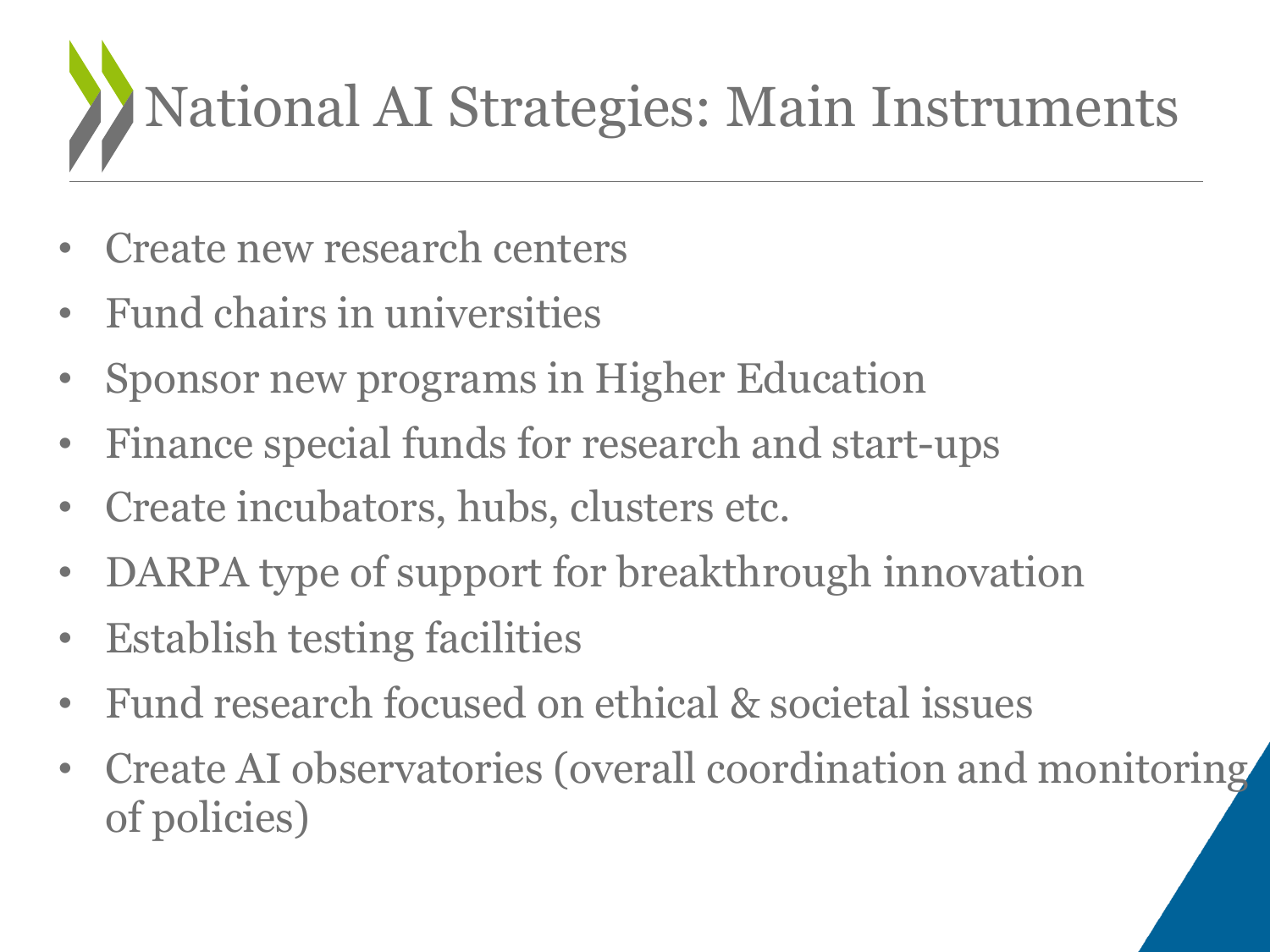

- AI will be a major shaping factor in the future for economies and societies
- AI is a key domain for government to influence
- Governement are in the back seat at the moment
- Europe is lagging behind the US and China, it needs to catch up fast